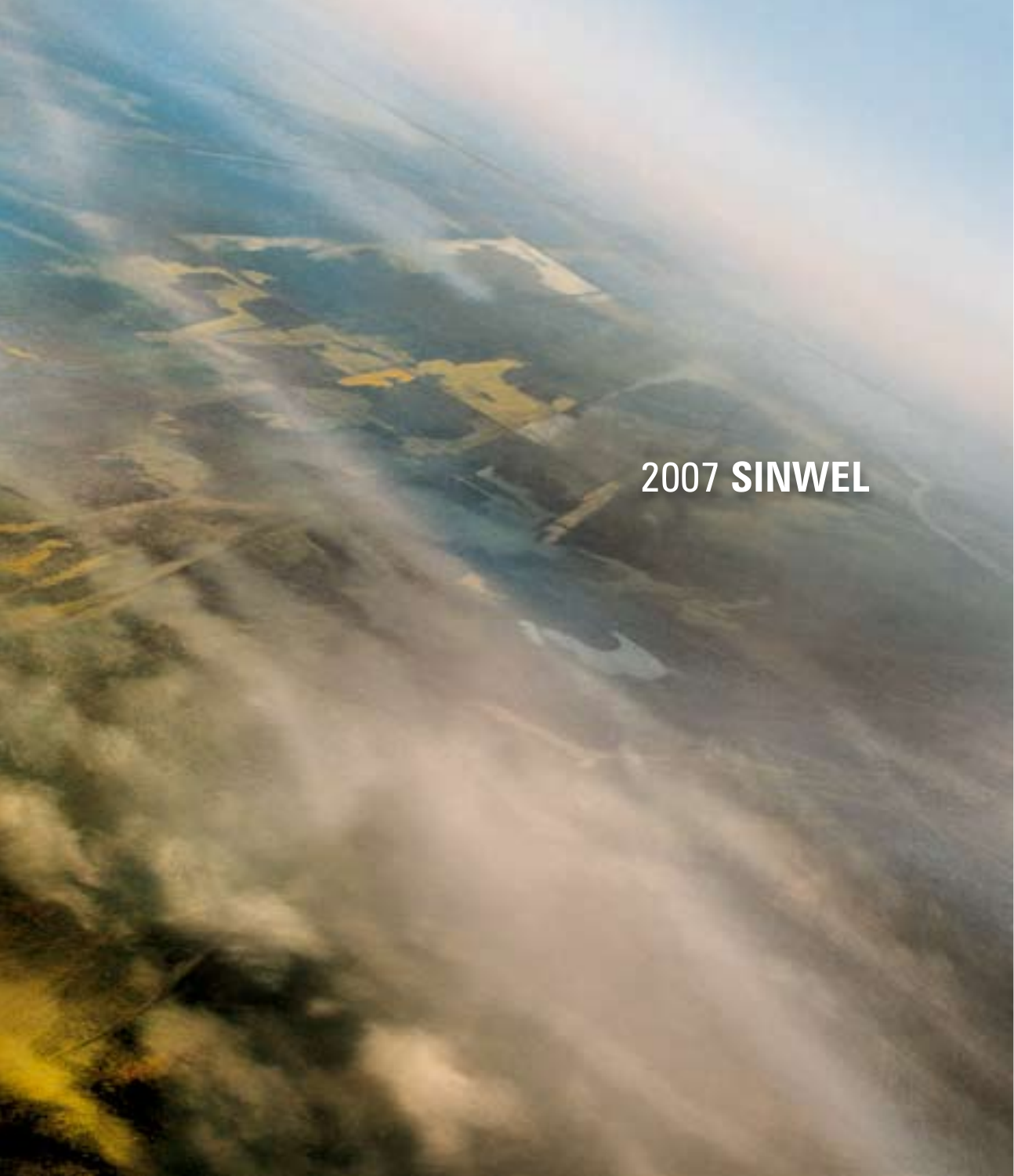| JÄNNER . JANUARY               | 2007                                                                                                                                                                                                                                                                |
|--------------------------------|---------------------------------------------------------------------------------------------------------------------------------------------------------------------------------------------------------------------------------------------------------------------|
|                                | $M$ .mon<br>$\overline{1}$<br>.tue<br>$\overline{c}$<br>$\mathsf D$<br>$\overline{3}$<br>M .wed<br>$\overline{4}$<br>$.$ thu<br>$\mathsf D$<br>$\overline{5}$<br>$\mathsf F$<br>$f_{\rm HI}$<br>$\frac{s}{s}$<br>$\boldsymbol{6}$<br>.sat<br>$\overline{7}$<br>.sun |
|                                | $M$ .mon<br>$\delta$<br>.tue<br>$\overline{9}$<br>$\mathsf D$<br>M .wed 10<br>.thu<br>11<br>$\mathsf D$<br>F<br>12<br>$\ensuremath{\mathsf{fri}}$<br>s<br>s<br>13<br>.sat<br>$sun$ 14                                                                               |
|                                | M .mon 15<br>$\mathsf D$<br>.tue<br>16<br>M .wed 17<br>D<br>.thu<br>18<br>F<br>19<br>.fri<br>$\mathsf{S}$<br>$.sat$ 20<br>S .sun 21                                                                                                                                 |
|                                | M .mon 22<br>$tue$ 23<br>$\Box$<br>M .wed 24<br>$\begin{array}{c} \square \end{array}$<br>.thu $25$<br>F<br>.fri 26<br>S<br>. sat 27<br>$\mathsf{S}$<br>.sun $28$                                                                                                   |
|                                | M .mon 29<br>D .tue 30<br>M .wed 31                                                                                                                                                                                                                                 |
| © 2007 Sinwel • www.sinwel.com |                                                                                                                                                                                                                                                                     |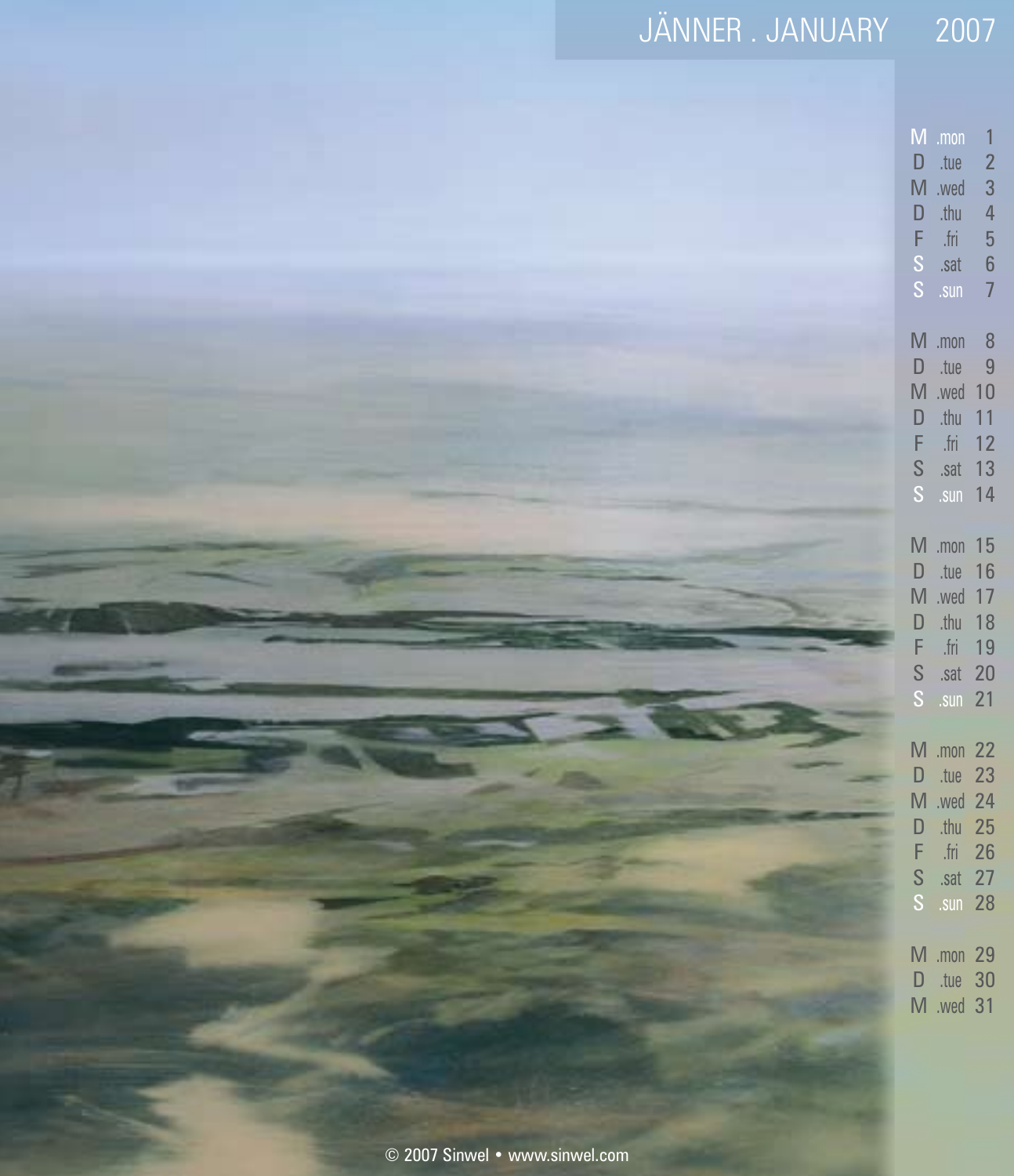| FEBER. FEBRUARY 2007           |                                                                                                                                                                                                                                                                                                                                                                  |
|--------------------------------|------------------------------------------------------------------------------------------------------------------------------------------------------------------------------------------------------------------------------------------------------------------------------------------------------------------------------------------------------------------|
|                                | $D$ .thu<br>$\overline{1}$<br>$\frac{2}{3}$<br>$\mathsf F$<br>$\ensuremath{\mathsf{fri}}$<br>$\mathbb S$<br>.sat<br>$\overline{4}$<br>S<br>$.$ sun                                                                                                                                                                                                               |
|                                | $\sqrt{5}$<br>$M$ .mon<br>$\sqrt{6}$<br>$\mathsf D$<br>.tue<br>$M$ .wed<br>$\overline{7}$<br>8<br>$\mathsf D$<br>.thu<br>$\overline{9}$<br>$\,$ .fri<br>F<br>S .sat 10<br>S .sun 11<br>M .mon 12<br>$D$ .tue 13<br>M .wed 14<br>D .thu 15<br>F .fri 16<br>S .sat 17<br>S .sun 18<br>M .mon 19<br>D .tue 20<br>M .wed 21<br>D .thu 22<br>F .fri 23<br>$S$ .sat 24 |
|                                | $S$ sun 25<br>M .mon 26<br>D .tue 27<br>M .wed 28                                                                                                                                                                                                                                                                                                                |
| © 2007 Sinwel • www.sinwel.com |                                                                                                                                                                                                                                                                                                                                                                  |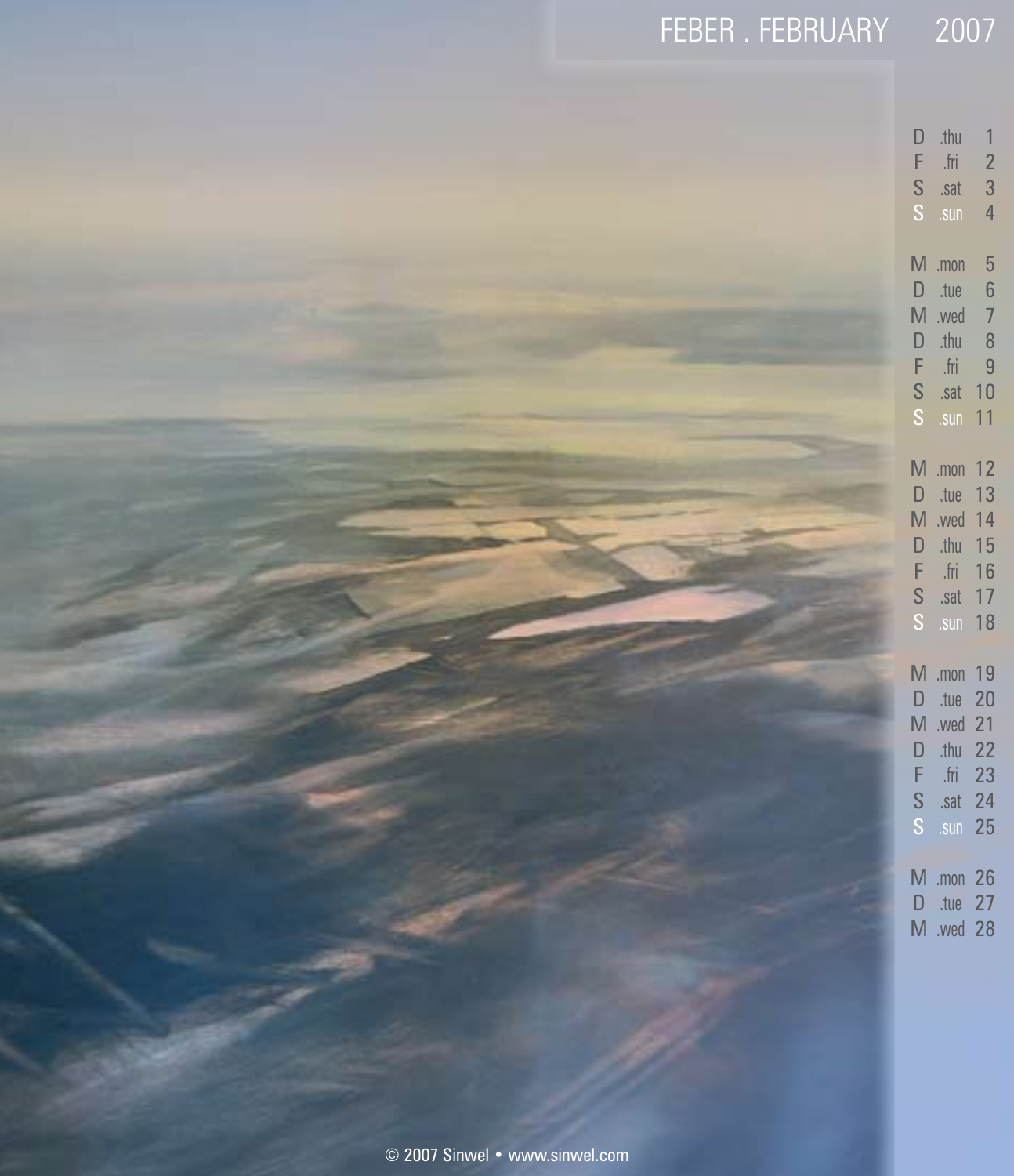| MÄRZ.MARCH 2007                |                                                                                                                                                                                                                                                          |
|--------------------------------|----------------------------------------------------------------------------------------------------------------------------------------------------------------------------------------------------------------------------------------------------------|
|                                |                                                                                                                                                                                                                                                          |
|                                | .thu<br>$\mathsf D$<br>$\mathbf{1}$<br>F<br>$\frac{2}{3}$<br>$\ensuremath{\mathsf{fri}}$<br>$\frac{S}{S}$<br>.sat<br>$\overline{4}$<br>.sun                                                                                                              |
|                                | $M$ .mon<br>$\begin{array}{c} 5 \\ 6 \end{array}$<br>$\mathsf D$<br>.tue<br>$\begin{array}{c} 7 \\ 8 \\ 9 \end{array}$<br>$M$ .wed<br>.thu<br>$\frac{\mathsf{D}}{\mathsf{F}}$<br>$\ensuremath{\mathsf{fri}}$<br>$\frac{S}{S}$<br>$.sat$ 10<br>$.$ sun 11 |
|                                | M .mon 12<br>.tue<br>13<br>$\mathsf D$<br>M .wed 14<br>$\mathsf{D}%$<br>.thu $15$<br>F<br>$\ensuremath{\text{fri}}$<br>16<br>$\frac{S}{S}$<br>. sat 17<br>$.$ sun 18                                                                                     |
|                                | M .mon 19<br>.tue 20<br>$\mathsf D$<br>M .wed 21<br>D<br>.thu $22$<br>$F_S$<br>.fri $23$<br>$. sat$ 24<br>$.$ sun 25                                                                                                                                     |
|                                | M .mon 26<br>$\mathsf D$<br>.tue $27$<br>M .wed 28<br>D<br>.thu 29<br>F<br>$f$ ri 30<br>S<br>. sat 31                                                                                                                                                    |
| © 2007 Sinwel • www.sinwel.com |                                                                                                                                                                                                                                                          |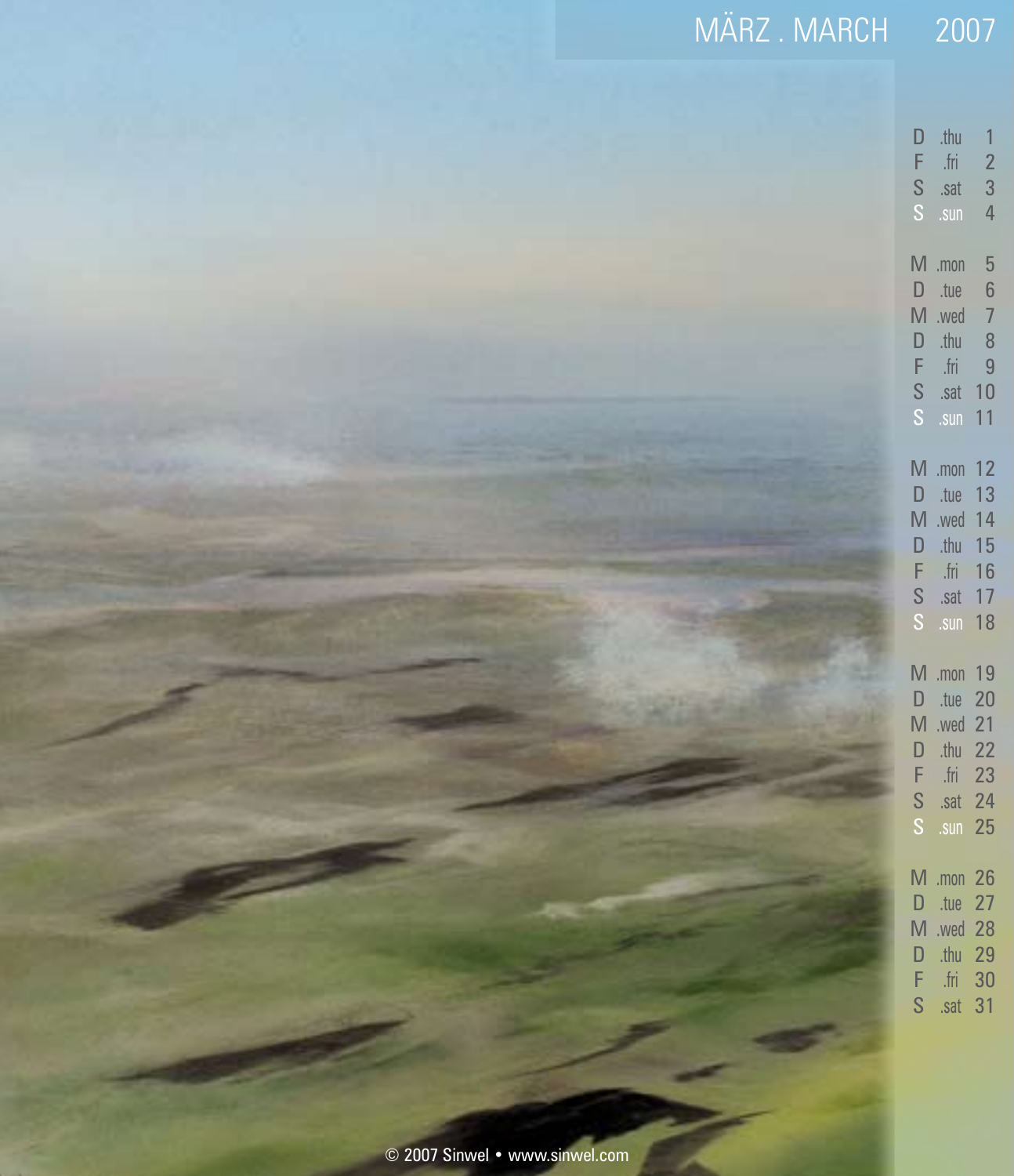|                                | APRIL 2007                                                                                                                                                                                                                                                                     |
|--------------------------------|--------------------------------------------------------------------------------------------------------------------------------------------------------------------------------------------------------------------------------------------------------------------------------|
|                                | $S$ .sun<br>$\mathbf{1}$<br>$M$ .mon<br>$\overline{2}$<br>$\mathbf{3}$<br>$D$ .tue<br>$\overline{4}$<br>M .wed<br>$\begin{array}{c} 5 \\ 6 \end{array}$<br>$.$ thu<br>$\mathsf D$<br>F.<br>$\mathsf{fri}$<br>$\overline{7}$<br>$\mathsf S$<br>.sat<br>$S$ .sun<br>$\delta$     |
|                                | $M$ .mon<br>$\overline{9}$<br>$D$ .tue 10<br>M .wed 11<br>$thu$ 12<br>$\mathsf{D}$<br>fin 13<br>F.<br>$\mathsf S$<br>$.sat$ 14<br>S .sun 15<br>M .mon 16<br>D .tue 17<br>M .wed 18<br>.thu 19<br>$\mathsf{D}$<br>F.<br>$.$ fri 20<br>$\mathsf S$<br>.sat 21<br>S<br>$.$ sun 22 |
|                                | M .mon 23<br>D .tue 24<br>M .wed 25<br>D .thu 26<br>F.<br>.fri $27$<br>S .sat 28<br>$S$ .sun 29<br>M .mon 30                                                                                                                                                                   |
| © 2007 Sinwel • www.sinwel.com |                                                                                                                                                                                                                                                                                |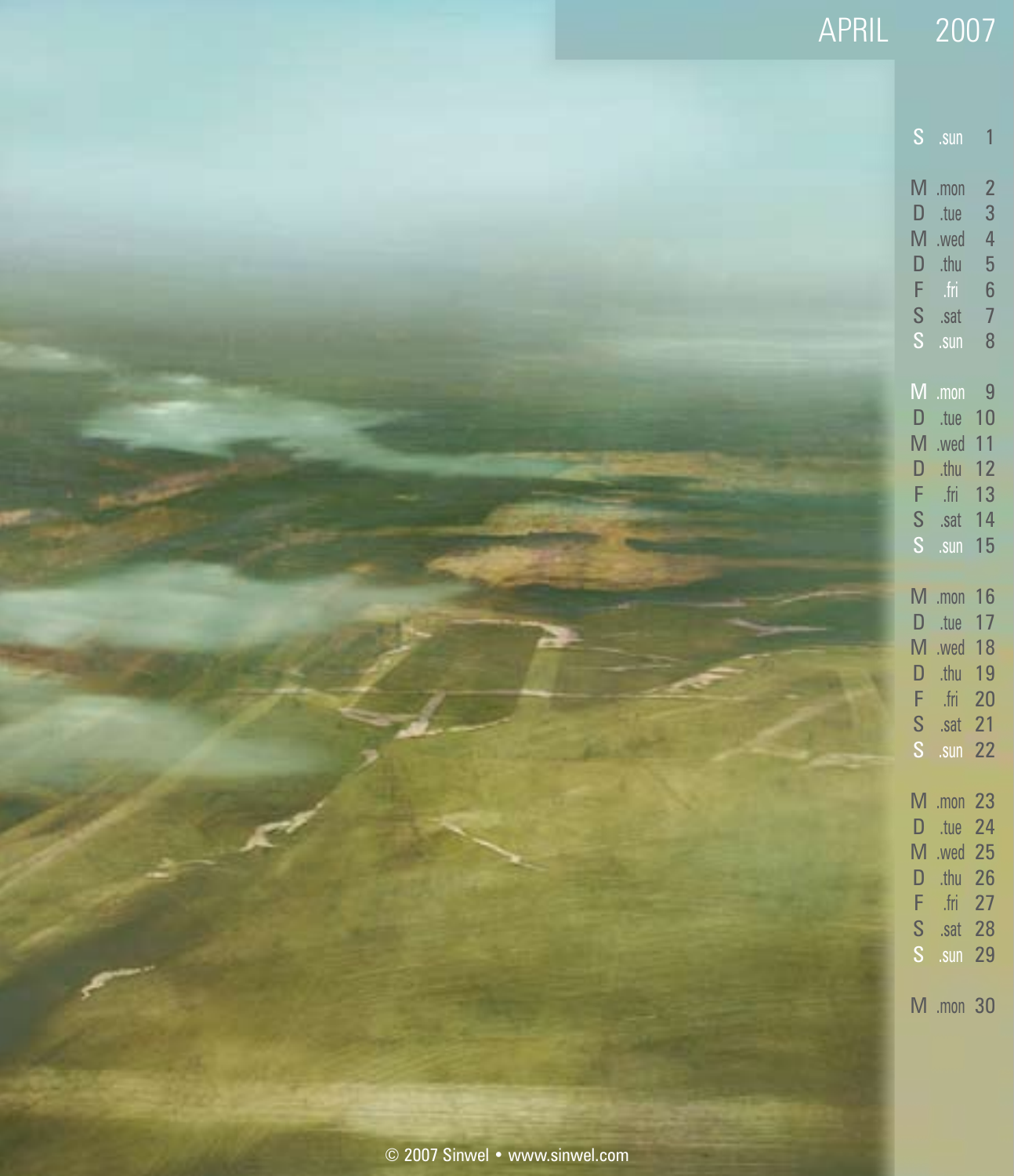| MAI. MAY 2007                  |                                                                                                                                                                                                                                        |
|--------------------------------|----------------------------------------------------------------------------------------------------------------------------------------------------------------------------------------------------------------------------------------|
|                                | $D$ .tue<br>$\mathbf{1}$<br>$\overline{c}$<br>M .wed<br>$\overline{3}$<br>$\mathsf D$<br>.thu<br>$\begin{array}{c} 4 \\ 5 \\ 6 \end{array}$<br>F<br>$\operatorname{fri}$<br>S<br>.sat<br>$\mathsf{S}^{\scriptscriptstyle\top}$<br>.sun |
|                                | $M$ .mon<br>$\overline{7}$<br>$\delta$<br>$\mathsf{D}%$<br>.tue<br>$\overline{9}$<br>M .wed<br>.thu<br>$\mathsf D$<br>10<br>$\mathsf F$<br>${\rm fri}$<br>11<br>$\mathsf{S}$<br>.sat $12$<br>$\mathsf S$<br>.sun 13                    |
|                                | M .mon 14<br>$D$ .tue 15<br>M .wed 16<br>.thu $17$<br>$\mathsf{D}%$<br>$\mathsf F$<br>.fri 18<br>$\frac{S}{S}$<br>.sat 19<br>$.$ sun 20                                                                                                |
|                                | M .mon 21<br>D .tue 22<br>M .wed 23<br>.thu $24$<br>$\mathsf{D}$<br>$\mathsf F$<br>.fri 25<br>$\mathbb S$<br>.sat 26<br>$S \sin 27$                                                                                                    |
|                                | M .mon 28<br>D .tue 29<br>M .wed 30<br>D .thu 31                                                                                                                                                                                       |
| © 2007 Sinwel · www.sinwel.com |                                                                                                                                                                                                                                        |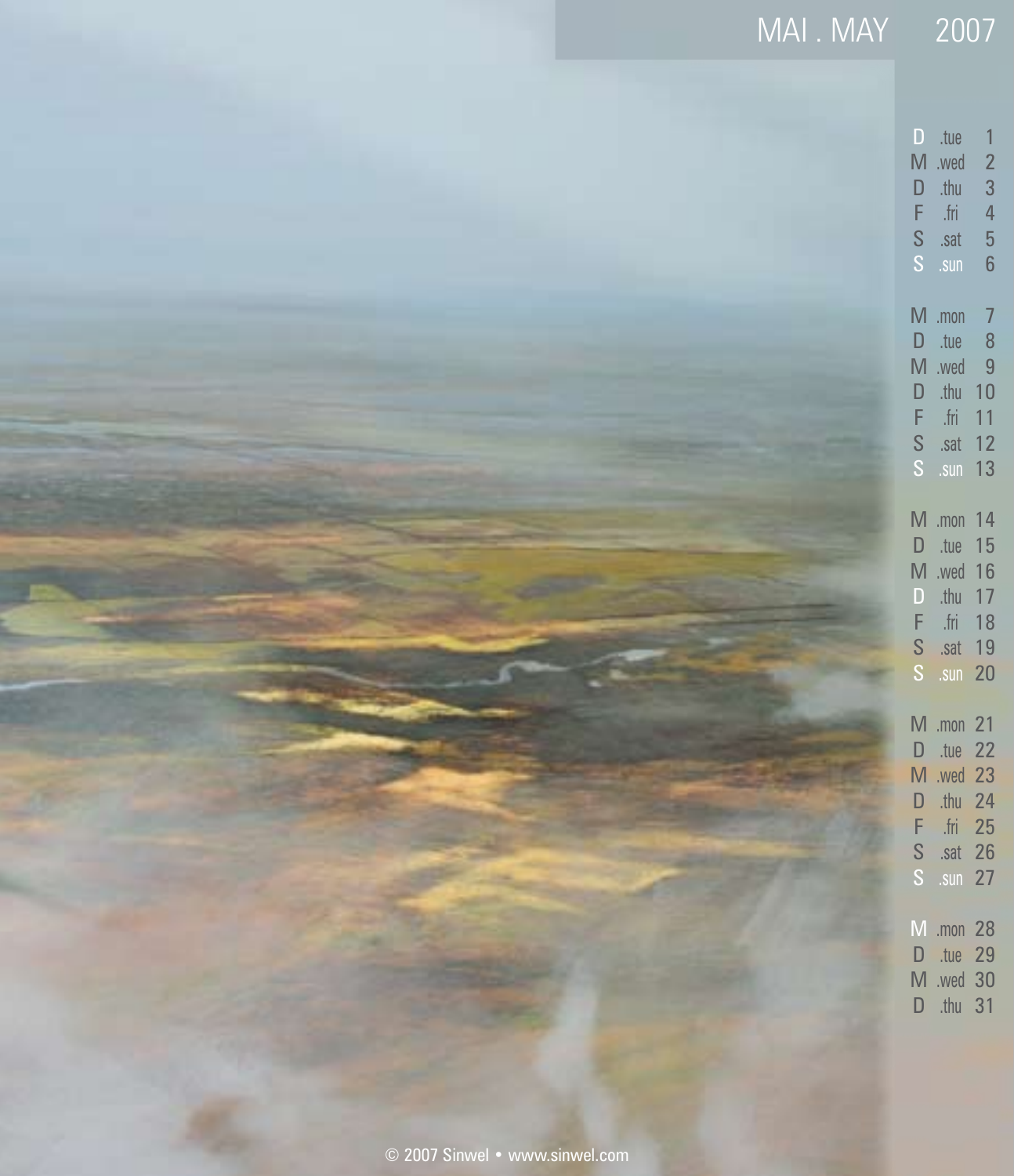| JUNI.JUNE 2007                 | $\operatorname{fri}$<br>F<br>$\mathbf{1}$<br>$\mathsf{S}$<br>$\overline{c}$<br>.sat<br>$\mathsf S$<br>$\mathfrak{Z}$<br>.sun<br>$M$ .mon<br>$\overline{4}$<br>$\mathsf D$<br>.tue |
|--------------------------------|-----------------------------------------------------------------------------------------------------------------------------------------------------------------------------------|
|                                | 5678<br>N .wed<br>$.$ thu<br>$\mathsf D$<br>F<br>$\ensuremath{\mathsf{fri}}$<br>$\frac{s}{s}$<br>9<br>.sat<br>$.$ sun 10                                                          |
|                                | M .mon 11<br>D .tue 12<br>M .wed 13<br>D .thu 14<br>.fri 15<br>F<br>$\frac{s}{s}$<br>$.sat$ 16<br>$.$ sun 17                                                                      |
|                                | M .mon 18<br>D .tue 19<br>M .wed 20<br>$thu$ 21<br>$\mathsf D$<br>F<br>.fri $22$<br>S .sat 23<br>$\mathsf S$<br>$s$ un 24                                                         |
|                                | M .mon 25<br>D .tue 26<br>M .wed 27<br>.thu 28<br>D<br>F<br>.fri 29<br>S<br>. sat 30                                                                                              |
| © 2007 Sinwel • www.sinwel.com |                                                                                                                                                                                   |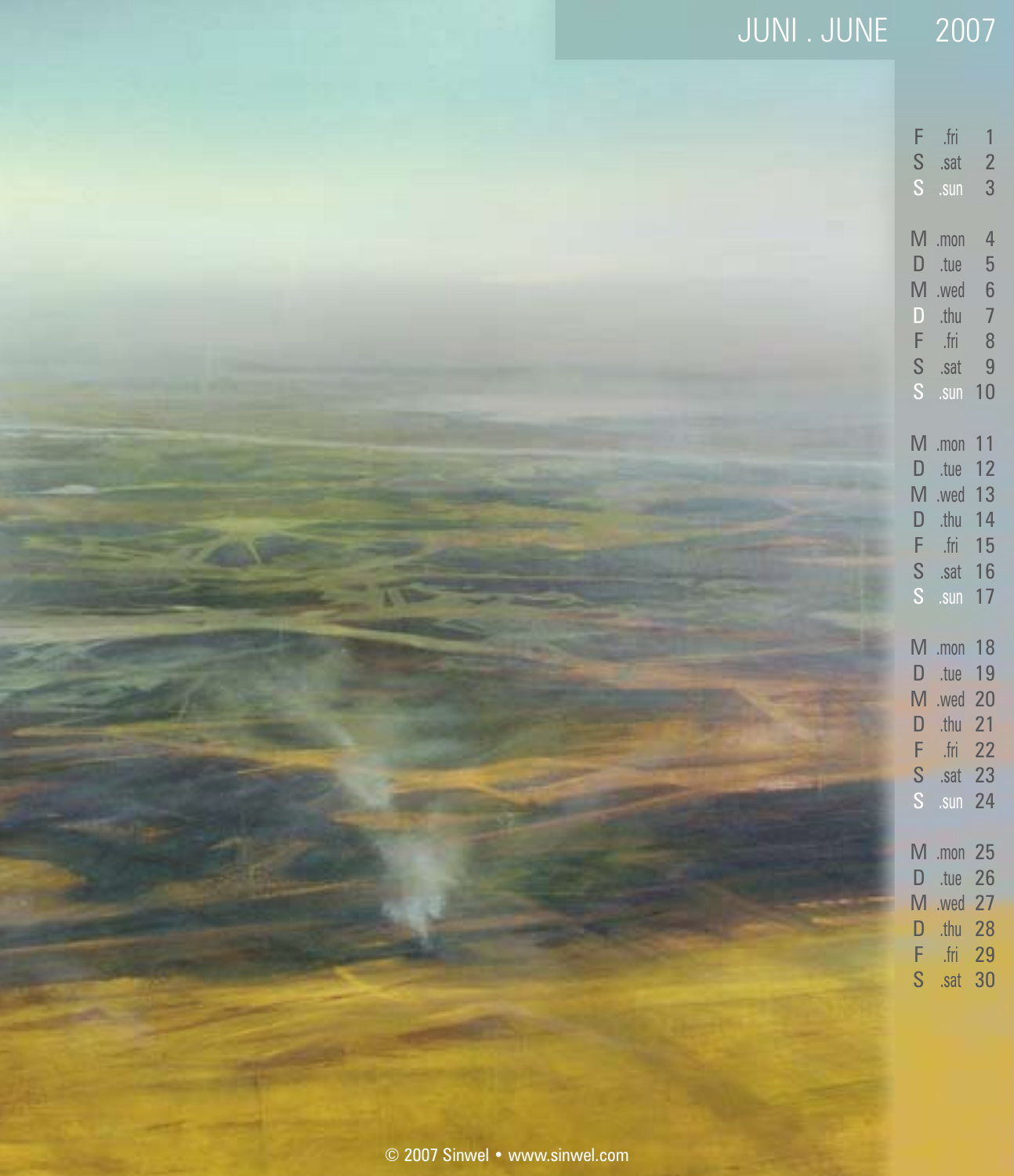| JULI.JULY 2007 |                                                                                                                                                                                                                            |
|----------------|----------------------------------------------------------------------------------------------------------------------------------------------------------------------------------------------------------------------------|
|                | S .sun 1<br>$M$ .mon<br>$\overline{2}$<br>$\begin{array}{c} 3 \\ 4 \end{array}$<br>$D$ .tue<br>M .wed<br>5<br>6<br>7<br>.thu<br>$\mathsf D$<br>$\mathsf{F} \subseteq \mathsf{fri}$<br>$\mathbb S$<br>.sat<br>$S$ .sun<br>8 |
|                | $M$ .mon<br>9<br>$\mathsf D$<br>.tue $10$<br>M .wed 11<br>D .thu 12<br>fin 13<br>F<br>$\mathbb S$<br>$.sat$ 14<br>S .sun 15                                                                                                |
|                | M .mon 16<br>.tue 17<br>$\mathsf D$<br>M .wed 18<br>.thu 19<br>$\mathsf D$<br>F .fri 20<br>S .sat 21<br>S .sun 22                                                                                                          |
|                | M .mon 23<br>.tue 24<br>$\mathsf D$<br>M .wed 25<br>D .thu 26<br>F .fri 27<br>$S$ .sat 28<br>S .sun 29                                                                                                                     |
|                | M .mon 30<br>$D$ .tue 31                                                                                                                                                                                                   |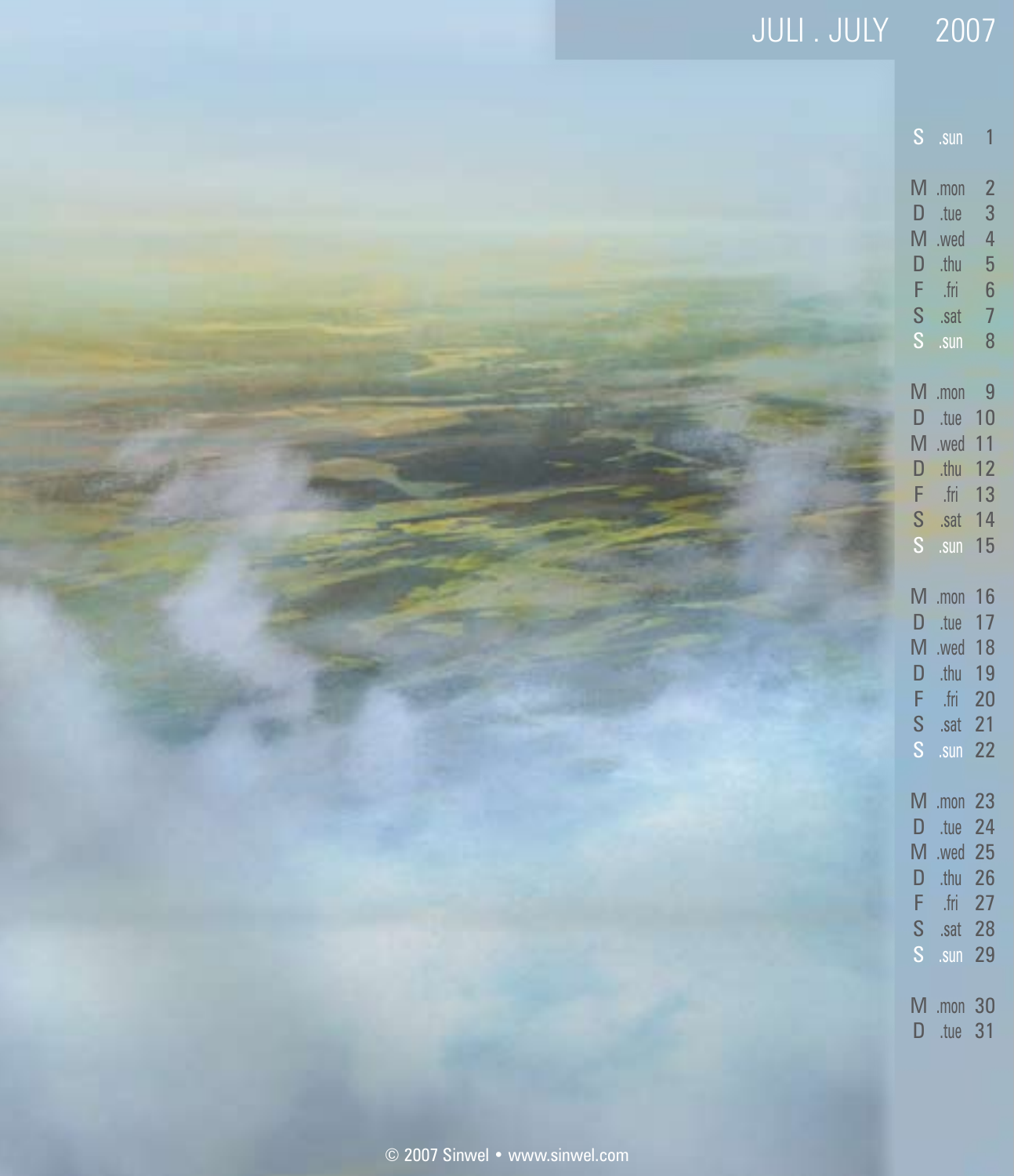|                                | AUGUST 2007 |                                                                                                                                                                                                                                          |
|--------------------------------|-------------|------------------------------------------------------------------------------------------------------------------------------------------------------------------------------------------------------------------------------------------|
|                                |             | M .wed<br>$\mathbf{1}$<br>$\overline{c}$<br>$\mathsf{D}$<br>$.$ thu<br>$\mathsf F$<br>$\operatorname{fri}$<br>3<br>$\overline{a}$<br>$\mathsf{S}$<br>.sat<br>$\overline{5}$<br>$\mathbf S$<br>.sun                                       |
|                                |             | $M$ .mon<br>$\boldsymbol{6}$<br>$\overline{7}$<br>$\mathsf{D}%$<br>.tue<br>$\overline{\phantom{a}}$<br>$M$ .wed<br>$\overline{9}$<br>$\mathsf{D}%$<br>.thu<br>$\mathsf F$<br>$\operatorname{fri}$<br>10<br>S<br>$.sat$ 11<br>$S$ .sun 12 |
|                                |             | M .mon 13<br>$\mathsf{D}%$<br>$.$ tue 14<br>M .wed 15<br>$\mathsf{D}%$<br>.thu 16<br>.fri 17<br>$\mathsf F$<br>$\mathsf{S}$<br>.sat 18<br>$\mathsf S$<br>.sun 19                                                                         |
|                                |             | M .mon 20<br>D .tue 21<br>M .wed 22<br>.thu $23$<br>$\mathsf{D}$<br>$\overline{m}$ 24<br>F<br>$\mathbf S$<br>$.sat$ 25<br>S .sun 26                                                                                                      |
|                                |             | <b>M</b> .mon 27<br>$\mathsf{D}$<br>$tue$ 28<br>M .wed 29<br>.thu $30$<br>D<br>F<br>$fin$ 31                                                                                                                                             |
| © 2007 Sinwel • www.sinwel.com |             |                                                                                                                                                                                                                                          |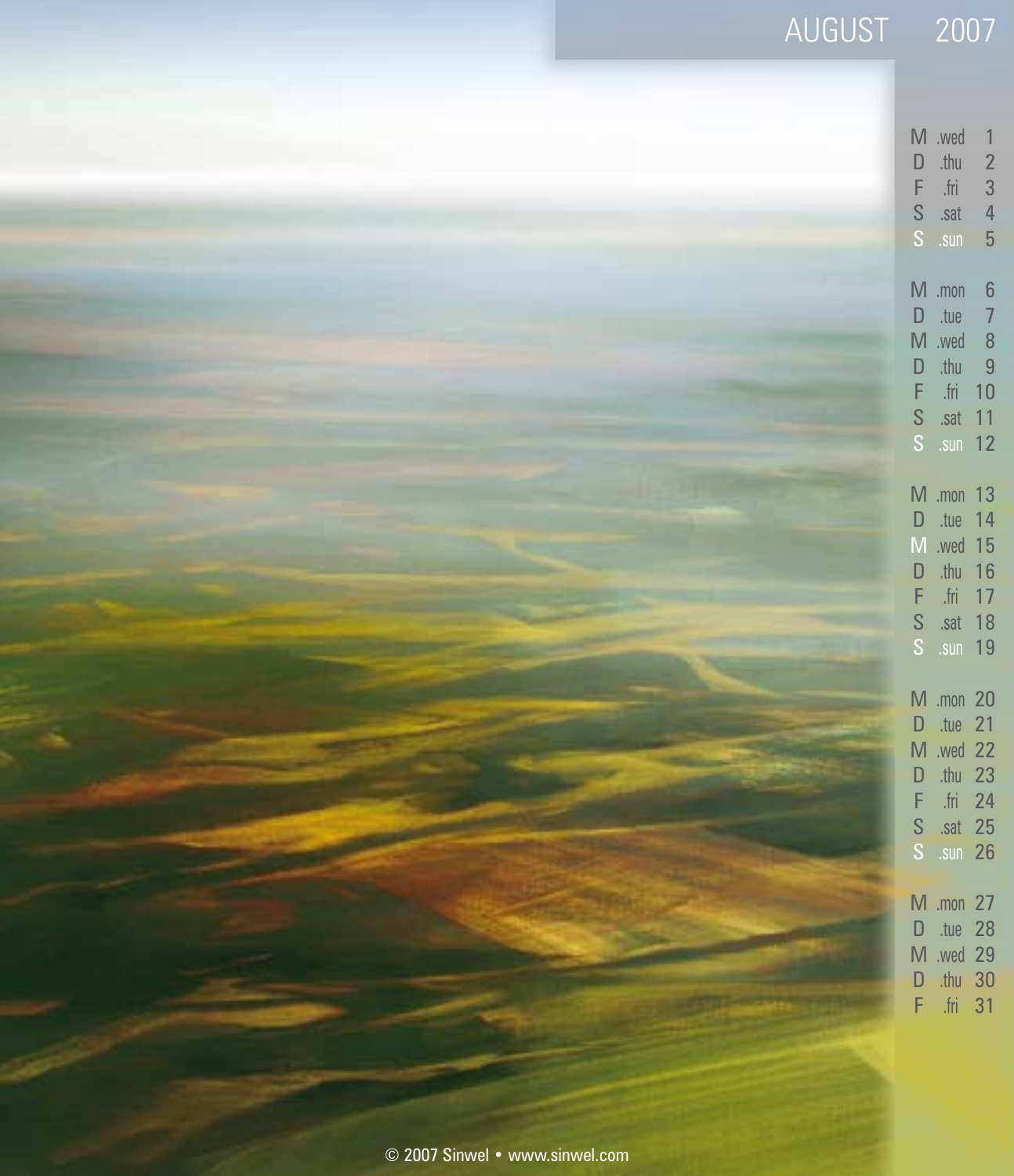| SEPTEMBER 2007                 |                                                                                                                                                                                                                                                                                 |
|--------------------------------|---------------------------------------------------------------------------------------------------------------------------------------------------------------------------------------------------------------------------------------------------------------------------------|
|                                | $\mathsf S$<br>.sat<br>$\mathbf{1}$                                                                                                                                                                                                                                             |
|                                | $\mathsf{S}^{\scriptscriptstyle\top}$<br>$\overline{2}$<br>$.$ sun<br>$M$ .mon<br>$\overline{3}$<br>$\overline{a}$<br>$\mathsf D$<br>.tue<br>M .wed<br>5<br>6<br>7<br>8<br>.thu<br>$\mathsf D$<br>F<br>$\mathop{\text{fin}}$<br>$\frac{S}{S}$<br>.sat<br>$\overline{9}$<br>.sun |
|                                | M .mon 10<br>$\mathsf{D}%$<br>.tue<br>11<br>M .wed 12<br>$thu$ 13<br>$\mathsf D$<br>.fri $14$<br>F<br>S<br>.sat 15<br>S<br>$.$ sun 16                                                                                                                                           |
|                                | M .mon 17<br>$\mathsf D$<br>$.$ tue 18<br>M .wed 19<br>$\mathsf D$<br>.thu 20<br>F<br>$fin$ 21<br>$\frac{S}{S}$<br>$.sat$ 22<br>sin 23                                                                                                                                          |
|                                | M .mon 24<br>.tue 25<br>$\mathsf D$<br>M .wed 26<br>.thu $27$<br>$\mathsf{D}%$<br>F<br>.fri 28<br>S<br>.sat $29$<br>$\mathbf S$<br>.sun 30                                                                                                                                      |
| © 2007 Sinwel • www.sinwel.com |                                                                                                                                                                                                                                                                                 |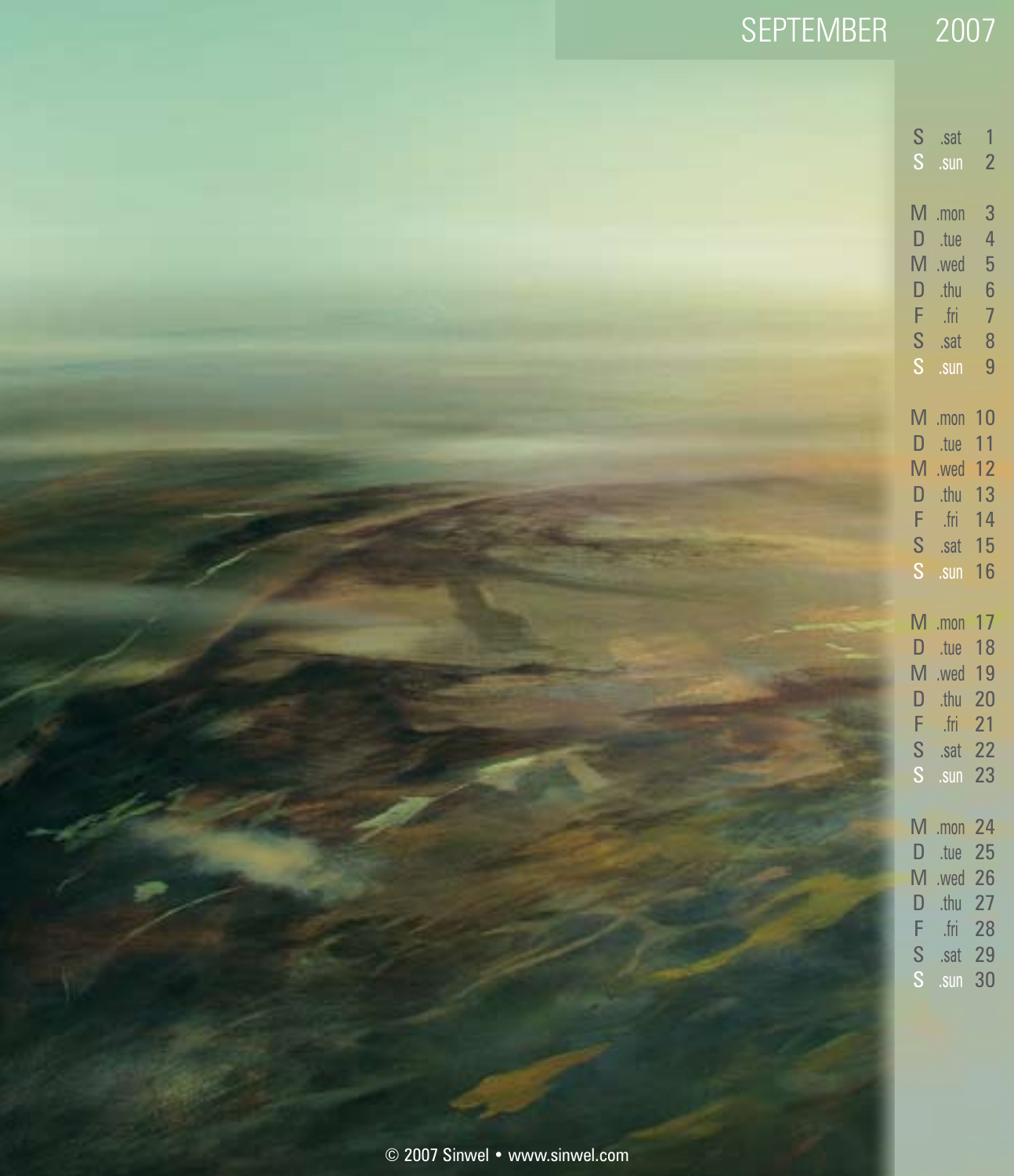| OKTOBER . OCTOBER 2007 |                                                                                                                                                                                                                                      |
|------------------------|--------------------------------------------------------------------------------------------------------------------------------------------------------------------------------------------------------------------------------------|
|                        | $M$ .mon<br>$\overline{1}$<br>$\mathsf D$<br>tue.<br>$\overline{2}$<br>$\overline{3}$<br>$M$ .wed<br>$\overline{a}$<br>.thu<br>D<br>$\overline{5}$<br>$\mathsf F$<br>${\rm fm}$<br>$\sqrt{6}$<br>$S$ .sat $S$ .sun<br>$\overline{7}$ |
|                        | $M$ .mon<br>8<br>$\overline{9}$<br>$D$ .tue<br>M .wed 10<br>.thu<br>11<br>$\mathsf{D}%$<br>.fri<br>12<br>F.<br>S .sat 13<br>S .sun 14                                                                                                |
|                        | M .mon 15<br>$D$ .tue 16<br>M .wed 17<br>$.$ thu 18<br>$\mathsf D$<br>F .fri 19<br>$S$ .sat 20<br>$S$ .sun 21                                                                                                                        |
|                        | M .mon 22<br>D .tue 23<br>M .wed 24<br>D .thu 25<br>.fri 26<br>F<br>S .sat 27<br>S .sun 28                                                                                                                                           |
|                        | M .mon 29<br>$D$ .tue 30<br>M .wed 31                                                                                                                                                                                                |
|                        |                                                                                                                                                                                                                                      |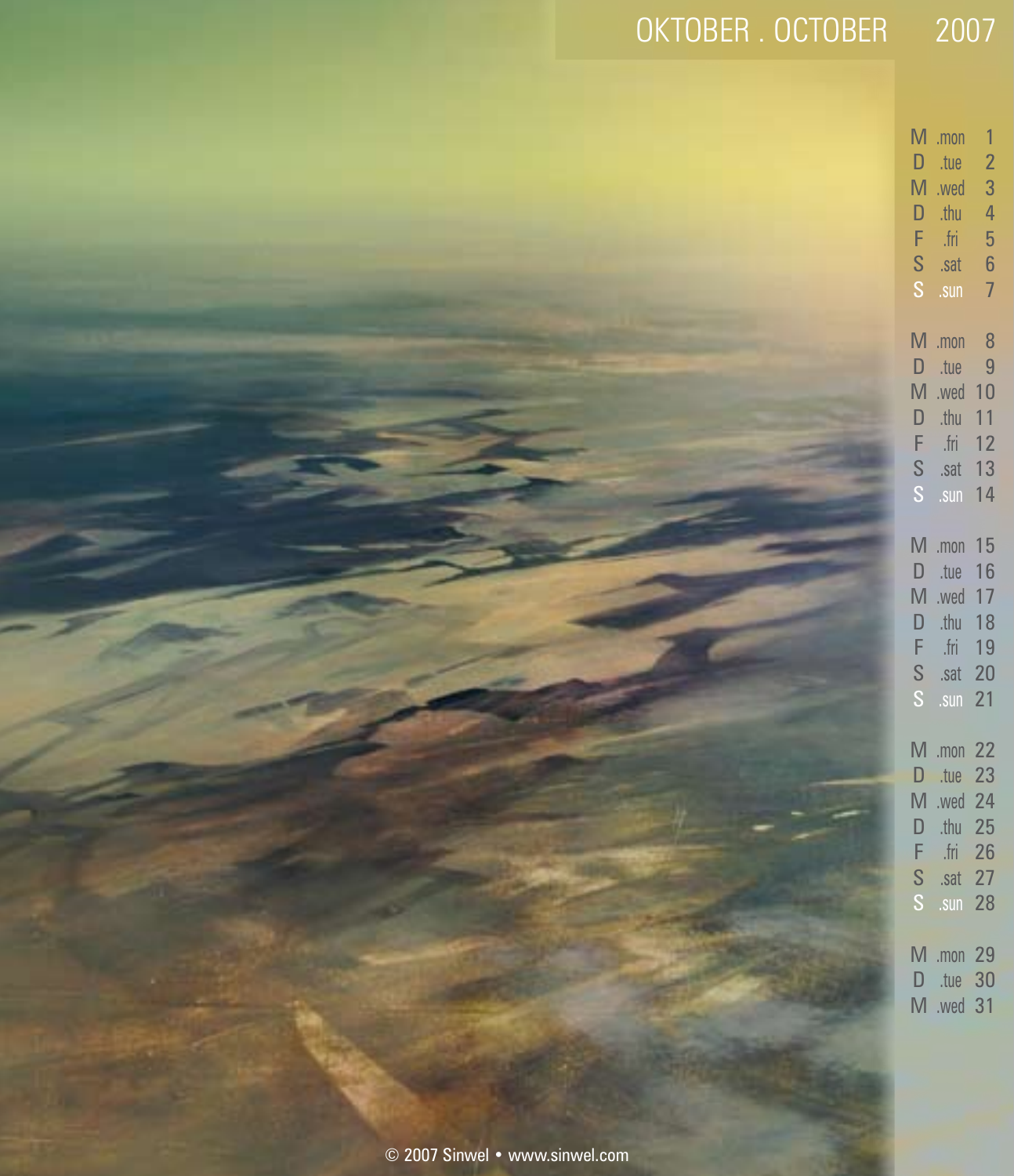| NOVEMBER 2007                  |                                                                                                                                                                                      |
|--------------------------------|--------------------------------------------------------------------------------------------------------------------------------------------------------------------------------------|
|                                | $\mathbf{D}$<br>.thu<br>$\mathbf{1}$<br>F<br>$\ensuremath{\text{fri}}$<br>$\overline{c}$<br>$\frac{S}{S}$<br>3<br>.sat<br>$\overline{4}$<br>.sun                                     |
|                                | $M$ .mon<br>5<br>6<br>7<br>D<br>.tue<br>$M$ .wed<br>$\begin{array}{c} 8 \\ 9 \end{array}$<br>$\mathsf D$<br>$.$ thu<br>F<br>$\operatorname{fri}$<br>s<br>s<br>. sat 10<br>$.$ sun 11 |
|                                | M .mon 12<br>$.$ tue 13<br>D<br>M .wed 14<br>.thu $15$<br>$\mathsf D$<br>F<br>.fri $16$<br>s<br>s<br>. sat 17<br>.sun 18                                                             |
|                                | M .mon 19<br>.tue $20$<br>$\mathsf D$<br>M .wed 21<br>.thu $22$<br>$\mathsf D$<br>$F_S$<br>.fri 23<br>.sat $24$<br>$.$ sun 25                                                        |
|                                | M .mon 26<br>.tue $27$<br>$\mathsf D$<br>M .wed 28<br>D<br>.thu $29$<br>F<br>$f$ ri 30                                                                                               |
| © 2007 Sinwel • www.sinwel.com |                                                                                                                                                                                      |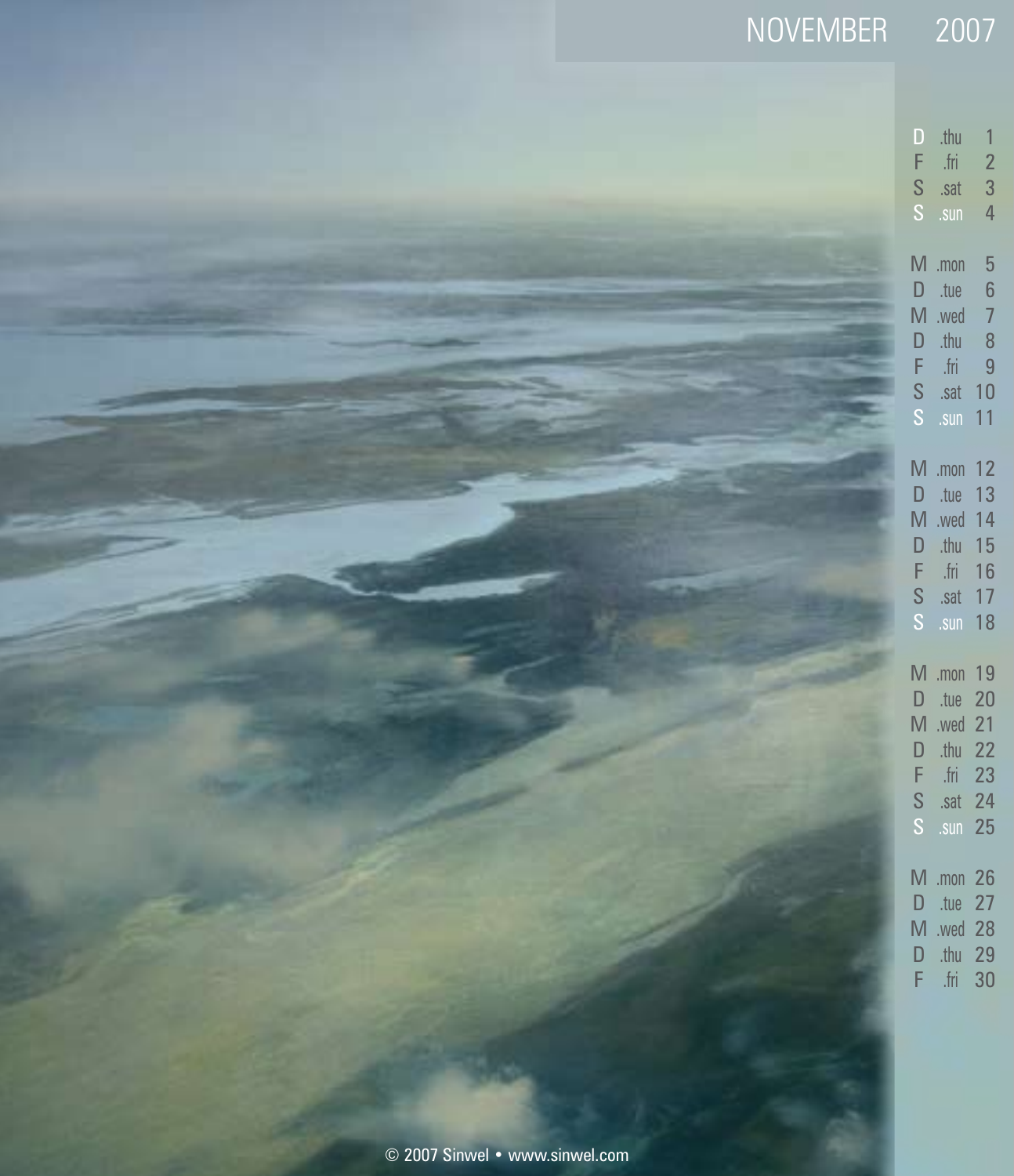| DEZEMBER.DECEMBER 2007         |                                                                                                                                  |                                                                          |                                                                                                                              |
|--------------------------------|----------------------------------------------------------------------------------------------------------------------------------|--------------------------------------------------------------------------|------------------------------------------------------------------------------------------------------------------------------|
|                                | $\begin{array}{cc} S & .sat \\ S & .sun \end{array}$<br>$M$ .mon<br>$\mathsf D$<br>$M$ .wed<br>$\mathsf D$<br>F<br>$\frac{s}{s}$ | .tue<br>.thu<br>$\ensuremath{\mathsf{fri}}$<br>.sat<br>.sun              | ۰<br>$\overline{2}$<br>$\overline{3}$<br>$\overline{a}$<br>$\begin{array}{c} 5 \\ 6 \\ 7 \end{array}$<br>8<br>$\overline{9}$ |
|                                | M .mon 10<br>$\mathsf D$<br>M .wed 12<br>$\mathsf D$<br>F<br>$\mathsf S$                                                         | .tue<br>.thu<br>.fri 14<br>S .sat 15<br>.sun 16                          | 11<br>13                                                                                                                     |
|                                | M .mon 17<br>$\mathsf D$<br>M .wed 19<br>$\mathsf D$<br>$\mathsf F$<br>$\frac{S}{S}$                                             | .tue 18<br>.thu 20<br>$\ensuremath{\text{fri}}$<br>.sat 22<br>$.$ sun 23 | 21                                                                                                                           |
|                                | M .mon 24<br>$\mathsf{D}$<br>M .wed 26<br>$\mathsf{D}%$<br>F<br>$\mathsf{S}$<br>$\mathbf S$                                      | .tue $25$<br>.thu $27$<br>.fri 28<br>.sat 29<br>.sun 30                  |                                                                                                                              |
|                                | M .mon 31                                                                                                                        |                                                                          |                                                                                                                              |
| © 2007 Sinwel • www.sinwel.com |                                                                                                                                  |                                                                          |                                                                                                                              |